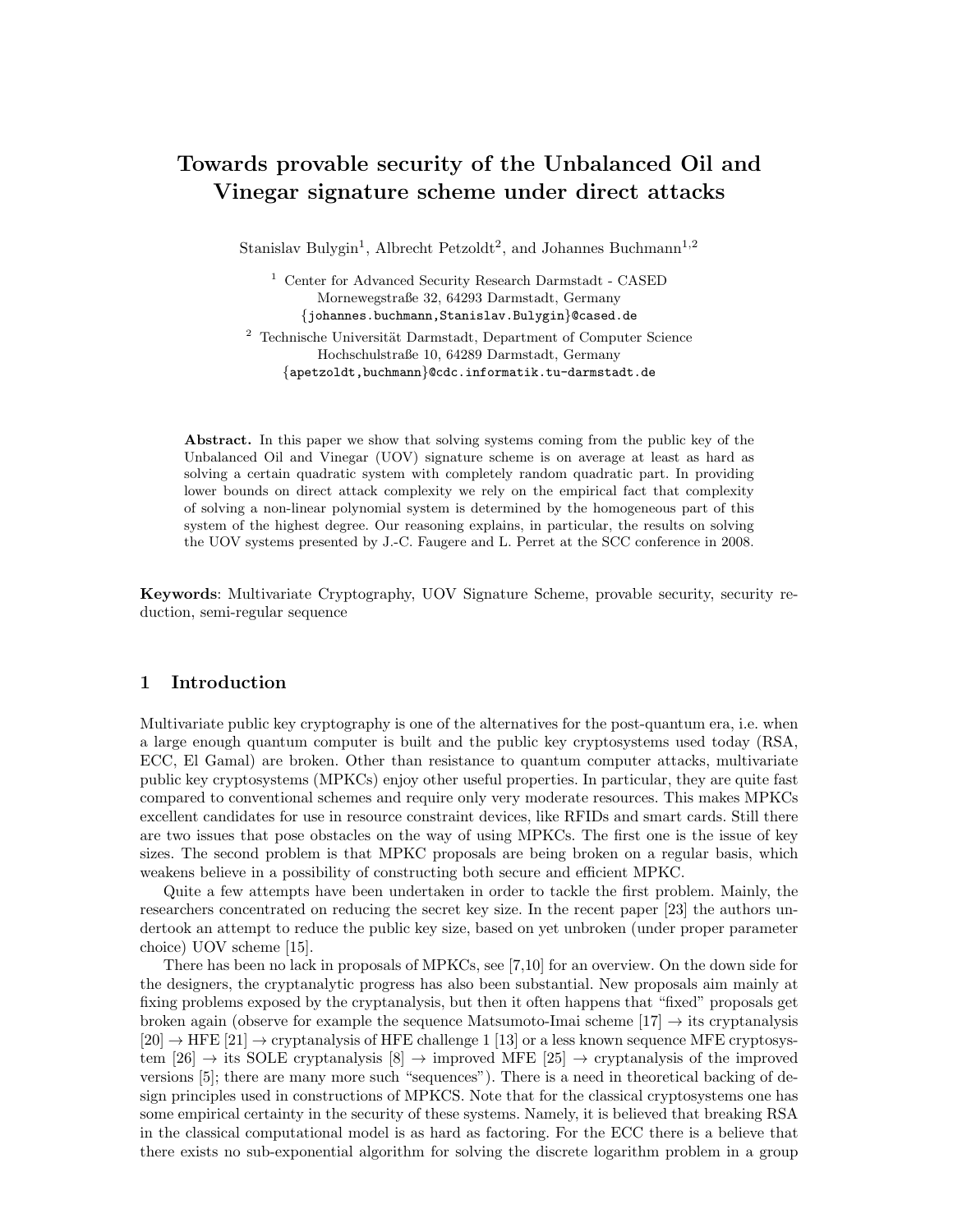of points of an elliptic curve. Even better arguments are provided in the lattice-base and hashbased cryptography. For example, rigorous security reductions are provided for the cryptosystems based on random lattices as well as more compactly representable ideal lattices. Some attempts on providing "provability" or "reducibility" for MPKCs were undertaken by N. Courtois in his note [6]. There for providing security proofs he assumed strong properties of certain multivariate constructions themselves. It would be desirable instead to anchor security to some known problem(s) on which MPKCs are built. In this paper this will be a weaker version of the MQ-problem. Surprisingly enough, the methods used by the authors in [23] are also applicable to tackle the problem of "provable security" in the case of MPKCs as we will show.

The object of this paper is the Unbalanced Oil and Vinegar (UOV) scheme proposed in [15]. Note that for suitably chosen parameters (in particular,  $v > o$ , e.g.  $v = 2o$ , see Section 2) the progress in cryptanalysis of this scheme is connected mainly with the progress in solving generic quadratic systems over a finite field [4,14], which is one of the underlying hard problems the UOV is based on. Despite some progress, the above problem is still considered to be hard on average. Considering lack of structural attacks on the UOV for carefully chosen parameters, the system remains unbroken for more than ten years now. In this paper we show that breaking a UOV system directly is on average at least as hard as solving a quadratic system with a random quadratic part. We would like to be careful here on what we mean. What is meant is that using only direct (or general) attacks on the UOV, i.e. attacks based on Gröbner bases/ $X<sub>L</sub>$ -like, it is not possible to break the UOV if the parameters are large enough (and it is in principle possible to compute these). Still, our approach says nothing about structural attacks on the UOV. In particular, our approach says that the balanced Oil and Vinegar is secure against direct attacks, but it is a matter of the polynomial time algorithm to find an equivalent secret key [16]. So our claim is related to the direct solving attacks only. One, of course, should also be careful with "provably secure" in this context. If it is possible to solve a random quadratic system with certain parameters, this implies a jeopardy for a UOV scheme which anchors to such a system. In particular, in [14,4] it was shown that it is possible to forge signatures of the UOV with certain parameters. Still, moderate increase of parameters would render such an attack inefficient, due to high complexity of the anchoring problem.

The paper is organized as follows. In Section 2 we review the UOV scheme. Then in Section 3 we present the idea of [23] and show how it can be used for inserting a random (rather than partially cyclic) matrix in a UOV public key. Our reduction arguments follow in Section 4 where we present our main result in Theorem 1. Section 5 provides some lower bounds on direct attacks using results of the previous section. We conclude in Section 6.

#### 2 The UOV signature scheme

The idea of the Oil and Vinegar trapdoor was first proposed by J. Patarin in [22] and stems from his cryptanalysis of the Matsumoto-Imai scheme [20].

Let K be a finite field. Let o and v be two integers and set  $n = o+v$ . Patarin suggested to choose  $o = v$ . The original scheme was broken by Kipnis and Shamir in [16], and it was recommended in [15] to choose  $v > o$  (Unbalanced Oil and Vinegar (UOV)). Next we describe the idea of the UOV scheme.

The UOV scheme is a single field construction, so we work solely in the polynomial ring  $K[X]$ , where  $X = \{x_1, \ldots, x_n\}$ . We divide the variable set X into two sets: vinegar variables  $(x_i)_{i \in V}, V = \{1, \ldots, v\}$  and oil variables  $(x_i)_{i \in O}, O = \{v+1, \ldots, n\}.$  Here  $|V| = v, |O| = o$  and  $v + o = n$ . We define o quadratic polynomials  $q_k(X) = q_k(x_1, \ldots, x_n)$  by

$$
q_k(X) = \sum_{i \in V, j \in O} \alpha_{ij}^{(k)} x_i x_j + \sum_{i,j \in V, i \le j} \beta_{ij}^{(k)} x_i x_j + \sum_{i \in V \cup O} \gamma_i^{(k)} x_i + \eta^{(k)}, k = 1, \dots, o
$$
 (1)

Note that oil and vinegar variables are not fully mixed, just like oil and vinegar in a salad dressing.

The map  $\mathcal{Q} = (q_1(X), \ldots, q_o(X))$  can be easily inverted. First, we choose the values of the v vinegar variables  $x_1, \ldots, x_v$  at random. Therewith we get a system of *o* linear equations in the *o*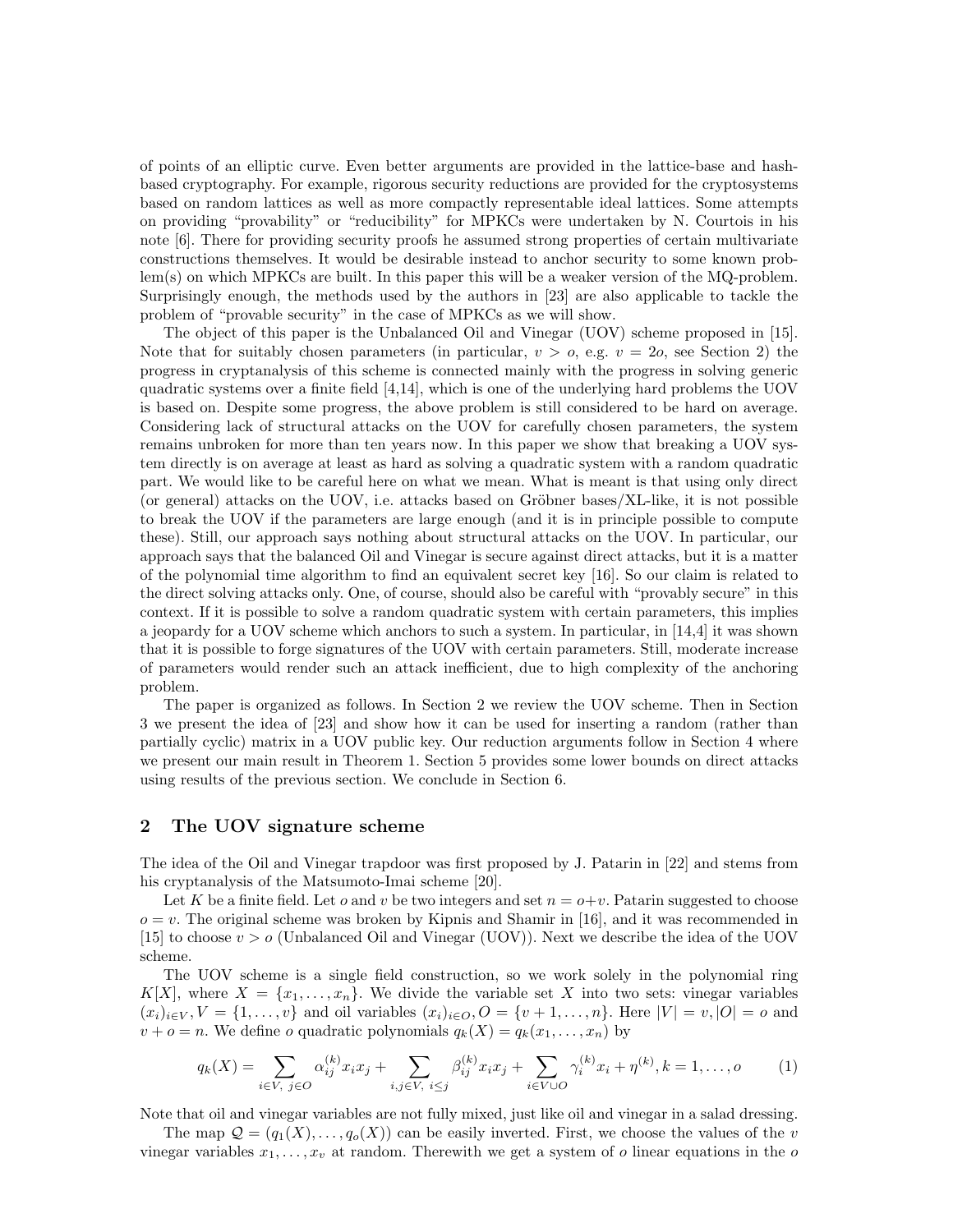variables  $x_{v+1}, \ldots, x_n$  which can be solved by Gaussian elimination. If the system does not have a solution, choose other values of  $x_1, \ldots, x_n$  and try again.

The public key  $P$  of the UOV scheme consists of  $o$  quadratic polynomials in  $n$  variables.

$$
P = (p^{(1)}, \dots, p^{(o)})
$$
  
= 
$$
\left(\sum_{i=1}^{n} \sum_{j=i}^{n} p_{ij}^{(1)} x_i x_j + \sum_{i=1}^{n} p_i^{(1)} x_i + p_0^{(1)}, \dots, \sum_{i=1}^{n} \sum_{j=i}^{n} p_{ij}^{(o)} x_i x_j + \sum_{i=1}^{n} p_i^{(o)} x_i + p_0^{(o)}\right)
$$
 (2)

After having chosen an ordering on monomials, we can write down the public coefficients into an  $o \times \frac{(n+1) \cdot (n+2)}{2}$  $\frac{((n+2))}{2}$ -matrix  $M_P$ .

$$
M_P = \begin{pmatrix} p_{11}^{(1)} p_{12}^{(1)} \cdots p_{nn}^{(1)} p_1^{(1)} \cdots p_n^{(1)} p_0^{(1)} \\ \vdots & \vdots \\ p_{11}^{(o)} p_{12}^{(o)} \cdots p_{nn}^{(o)} p_1^{(o)} \cdots p_n^{(o)} p_0^{(o)} \end{pmatrix}.
$$

In the case of UOV, the public key is given as

$$
\mathcal{P} = \mathcal{Q} \circ \mathcal{T},\tag{3}
$$

with an affine invertible map  $\mathcal T$  and the central map  $\mathcal Q$  as defined in (1).

Remark 1. In contrast to other multivariate schemes the second affine map  $\mathcal S$  is not needed for the security of UOV and therefore is left out. So we indeed use  $\mathcal{P} = \mathcal{Q} \circ \mathcal{T}$  and not  $\mathcal{P} = \mathcal{S} \circ \mathcal{Q} \circ \mathcal{T}$ .

Other than the attack on the balanced version [16] , there exists a number of attacks on different parameter choices, see e.g. [4,2]. Essentially, the UOV scheme remains unbroken. For example the parameter choice:  $v = 20$ ,  $o = 26$  over the field  $GF(2^8)$  is considered to be secure [2,4,7].

## 3 Inserting a random matrix in the UOV public key

Let  $q_{ij}^{(k)}$  be the coefficients of quadratic terms of the central map polynomials from (1). Due to equations (2) and (3), we get the following equations for the coefficients of the quadratic terms of the public key:

$$
p_{ij}^{(r)} = \sum_{k=1}^{n} \sum_{l=k}^{n} \alpha_{kl}^{ij} \cdot q_{kl}^{(r)} = \sum_{k=1}^{v} \sum_{l=k}^{n} \alpha_{kl}^{ij} \cdot q_{kl}^{(r)} \ (1 \le i \le j \le n, \ r = 1, \dots, o)
$$
 (4)

with

$$
\alpha_{kl}^{ij} = \begin{cases} t_{ki} \cdot t_{li} & (i=j) \\ t_{ki} \cdot t_{lj} + t_{kj} \cdot t_{li} & (i \neq j) \end{cases} \tag{5}
$$

Note that the right hand side of equation (4) only contains coefficients of the quadratic terms of  $Q$  and coefficients of  $\mathcal T$  and is linear in the former ones. The second "=" in equation (4) is due to the fact that all the  $q_{ij}$   $(i, j \in O)$  are zero.

Denote  $D := \frac{v \cdot (v+1)}{2} + o \cdot v$ . Let the monomials  $x_i x_j, 1 \leq i, j \leq n$  be ordered w.r.t the given degree monomial ordering <sup>1</sup>. The given monomial ordering  $\lt_{ord}$  also induces an ordering on the set of pairs  $Pr = \{(i, j) | 1 \leq i \leq j \leq n\}$ , namely  $(i', j') > (i'', j'')$  iff  $x_{i'} x_{j'} >_{ord} x_{i''} x_{j''}$ .

We define  $Q$  to be the  $o \times D$  matrix containing the non-zero coefficients of the central polynomials with respect to the monomial ordering defined above. Additionally, we define a  $D \times D$ matrix  $A$  containing the coefficients of the equations  $(4)$ :

$$
A = \left(\alpha_{kl}^{ij}\right),
$$

<sup>&</sup>lt;sup>1</sup> In fact we do not need a monomial ordering as is used in computer algebra; we just need some ordering of monomials. Still we prefer to work with monomial orderings in this paper.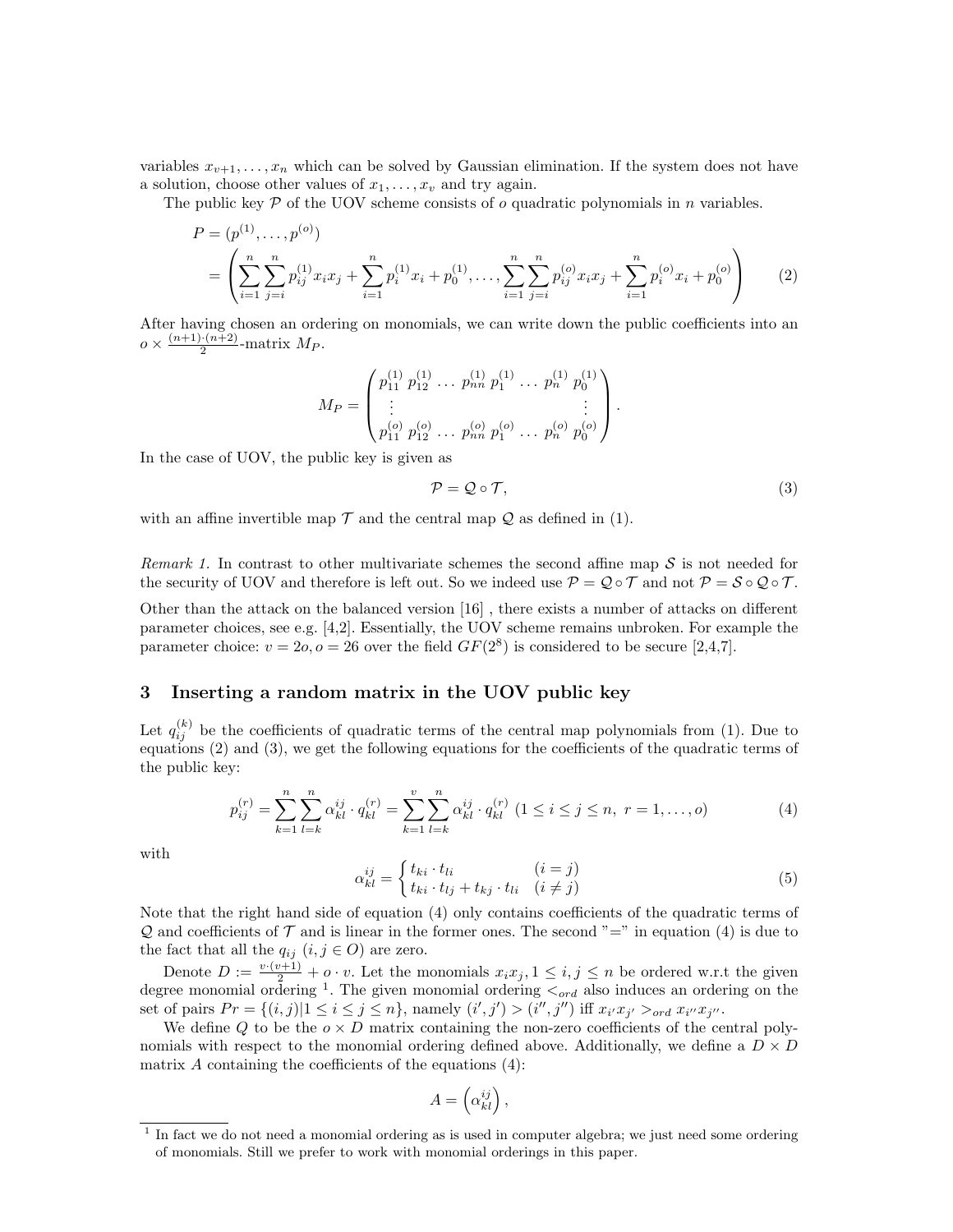where indices  $(k, l)$  are taken according to the monomial ordering as above and  $1 \leq i \leq v$ ,  $i \leq$  $j \leq n$ . Thus equation (4) yields

$$
M' = Q \cdot A,\tag{6}
$$

where  $M'$  is a submatrix of  $M_P$  composed of the first  $D$  columns.

In order to obtain a UOV scheme, we assign random values from  $K$  to the coefficients of  $\mathcal T$ . Then the entries of the matrix A can be computed by equation  $(5)$ . Equation  $(6)$  yields a linear relation between the coefficients of  $\mathcal P$  and  $\mathcal Q$ , given  $\mathcal T$ . To use this relation properly, we need the matrix A to be invertible. Practically for large enough fields (e.g.  $K = GF(2^8)$ ) this property is satisfied in an overwhelming number of cases. Assuming  $A$  is invertible, we can prove the following proposition:

**Proposition 1.** Given an  $o \times D$  matrix B and an affine invertible map T such that the corresponding matrix A is invertible, it is possible to construct a UOV scheme with the secret key  $(Q, \mathcal{T})$ and the public key  $\mathcal P$  with  $M_P = (B|C)$ , where C is a ( $o \times ((n+1)(n+2)/2 - D)$ )-matrix.

*Proof.* Under the assumption of A being invertible, equation (6) yields a bijection between the entries of  $M'$  and the quadratic coefficients of  $Q$ . Therefore, if we assign the entries of  $M'$  the values of the matrix  $B$ , we get a uniquely determined quadratic part of the central map  $Q$ . Since the linear part and constant terms of  $\mathcal Q$  do not have any influence on the quadratic part of the public key, they can be chosen arbitrarily.

#### 4 Security reduction

**Lemma 1.** Let  $\mathcal{T}$  be an invertible affine map which leads to an invertible transformation matrix A. Then, every UOV-scheme that has the affine map  $\mathcal T$  as a part of the secret key can be obtained via the construction of Proposition 1.

*Proof.* Let  $(Q, \mathcal{T})$  be a UOV scheme, such that  $\mathcal{T}$  leads, via equation (5), to an invertible transformation matrix A. Let  $Q$  be the  $o \times D$  matrix containing the non-zero quadratic coefficients of  $Q$  and L be the  $o \times (n+1)$ -matrix containing its linear coefficients and constant terms. Let B be defined as  $B = Q \cdot A$ . Since A was assumed to be invertible, this is an 1:1 relation between the matrices B and Q. We start with  $(B, \mathcal{T})$  and follow the construction described in the Proposition. If the linear and constant part is chosen to be L, we will end up with the UOV scheme  $(Q, \mathcal{T})$ .

In the classical UOV key generation we start with a random UOV central map  $\mathcal{Q}$ , random invertible affine  $\mathcal T$  and then obtain a public key  $\mathcal P$ , which can be written with a matrix  $M_P =$  $(B|C)$ . According to Lemma 1 we may equivalently start with B, the same  $\mathcal T$  and end up with the same  $\mathcal Q$  up to linear terms, which may be assigned arbitrarily. In this sense both constructions are equivalent. In order to provide a security reduction we will need the latter construction.

Let  $(\mathcal{P}, \mathcal{Q}, \mathcal{T})$  be a UOV scheme obtained via Proposition 1. We impose the following monomial ordering. Let  $Y, Z \subset X = \{1, \ldots, n\}$  be two disjoint subsets of X (note that X is now a set on indexes not to be confused with the variables set in Section 2) such that  $X = Y \cup Z$ . The sets Y and Z have cardinalities v and o resp., so that  $o + v = n$ . The monomial ordering with  $x_1 > \cdots > x_n$ is then an ordering chosen in such a way that the following holds:

$$
x_i x_j > x_k x_l > x_m x_p > x_u \ \forall i, j, k \in Y \ \forall l, m, p \in Z \ \forall u \in X. \tag{7}
$$

One example of such an ordering is a weighted-degree ordering where each variable of  $Y$  has weight 3 and each variable of  $Z$  has weight 2. With this ordering quadratic monomials composed of Y-variables will be the largest, then follow "mixed" with variables from Y and  $Z$ , and finally those composed of Z-variables. We will need this ordering later in the proof of Proposition 2, in the follow-up procedure of the key generation, and in Theorem 1.

Now let  $P(x)$  be polynomials of the public key  $\mathcal P$ . Let h be a hash value of the given document. The task of an attacker that wants to attack UOV directly is to find a solution of  $P(x) = h$ . Any solution to  $P(x) = h$  provides a valid signature, therefore enables signature forgery.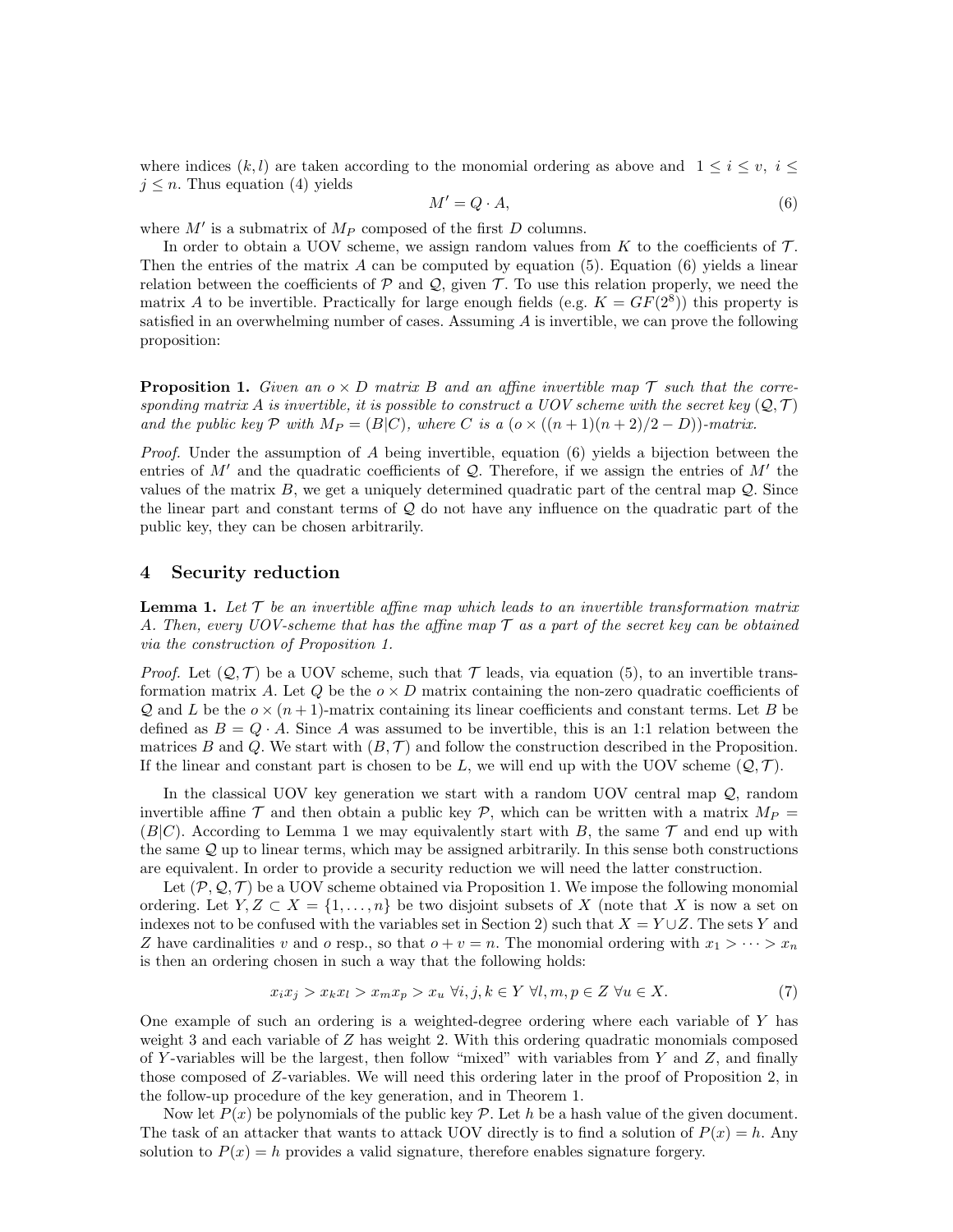**Proposition 2.** Let  $P(x)$  be polynomials of the public key  $\mathcal{P}$  of a UOV scheme that is constructed by choosing completely random  $B$  and  $\mathcal T$ , following Proposition 1, and using an ordering satisfying (7). If it is possible to get a solution  $x' = (x'_1, \ldots, x'_n)$  of  $P(x) = h$ , then it is possible to get a solution of a quadratic system of  $o$  equations and  $v$  variables with a completely random quadratic part.

*Proof.* The public key  $\mathcal P$  is represented by a matrix  $M_P = (B|C)$ , where the columns are ordered according to the chosen ordering that satisfies (7). Due to this ordering the public key polynomials may be written as

$$
p^{(k)} = \sum_{i,j \in Y} a_{ij}^{(k)} x_i x_j + \sum_{i \in Y, j \in Z} b_{ij}^{(k)} x_i x_j + \sum_{i,j \in Z} c_{ij}^{(k)} x_i x_j + \sum_{i \in X} d_i^{(k)} x_i + e^{(k)},\tag{8}
$$

for  $k = 1, \ldots, o$ . Again according to the monomial ordering we have chosen, coefficients  $a_{ij}^{(k)}$  and  $b_{ij}^{(k)}$  are elements of the matrix B and therefore are chosen completely at random. Now a solution  $x' = (x'_1, \ldots, x'_n)$  may be seen as  $x' = ((x'_i)_{i \in Y}, (x'_j)_{j \in Z})$ . Plug in values  $(x'_j)_{j \in Z}$  for variables  $(x_j)_{j\in\mathbb{Z}}$  in (8). Therewith one obtains a quadratic system with *o* equations and *v* variables  $(x_i)_{i\in\mathbb{Y}}$ of the form

$$
\tilde{p}^{(k)} = \sum_{i,j \in Y} a_{ij}^{(k)} x_i x_j + \sum_{i \in Y} \tilde{d}_{ij}^{(k)} x_i + \tilde{e}^{(k)}, k = 1, \dots, o.
$$

Note that coefficients  $a_{ij}^{(k)}$  are completely random and are taken from the initial construction in (8). The system we need to solve is therefore

$$
\tilde{P}((x_i)_{i \in Y}) = h. \tag{9}
$$

So finding a solution x' of  $P(x) = h$  provides a solution to (9), where  $\tilde{P}$  has completely random quadratic part.

Proposition 2 seemingly provides a reduction for the problem of direct solving of  $P(x) = h$  to the problem of solving a quadratic system with a completely random quadratic part. The way we presented the public key  $\mathcal P$  this is not really true. Indeed, if the attacker knows the variable sets  $Y$  and  $Z$  he may simply fix the variables from  $Y$  ending up with a "non-random" system with variables from Z. In fact, if we suppose that the coefficients  $c_{ij}^{(k)}$  are zero, then by fixing Y-variables the attacker ends up with a linear system as is the case for UOV maps. So the confusion here is that the attacker is not forced to solve (9) in order to solve  $P(x) = h$ .

Note that when the attacker uses Gröbner methods for solving, he/she would usually fix  $v$ variables first in order to end up with an  $o \times o$  system. This is due to the fact that a random quadratic system with  $o$  equations and  $v$  variables over  $GF(q)$  is expected to have  $q^{v-o}$  solutions. In order to be able to compute a solution it is preferable to "cut down" the solution space. By assigning values to some  $v - o$  variables, the system still has  $o$  equations, but  $o$  variables, and is expected to have a unique solution, which is the found with Gröbner basis techniques. The idea of our reduction is to disguise the monomial ordering that was used and, in particular, the sets  $Y$  and Z. Below we show that after the process of fixing the attacker, at least on average, is intrinsically faced with solving a quadratic system which is at least as hard as a certain "random" one. For the reduction we need the following key generation procedure:

#### Key generation procedure:

- 1. Choose a  $\rho \times D$  matrix B completely (and uniformly) at random.
- 2. Choose an affine map  $\mathcal T$  at random. If it is not invertible, choose again.
- 3. Choose  $Y \subset X, |Y| = v$  at random. Set  $Z := X \setminus Y$ .
- 4. Use the construction of Proposition 1 with a monomial ordering satisfying (7), obtain the central map  $\mathcal Q$  and the matrix C. The secret key is  $(\mathcal Q, \mathcal T)$ .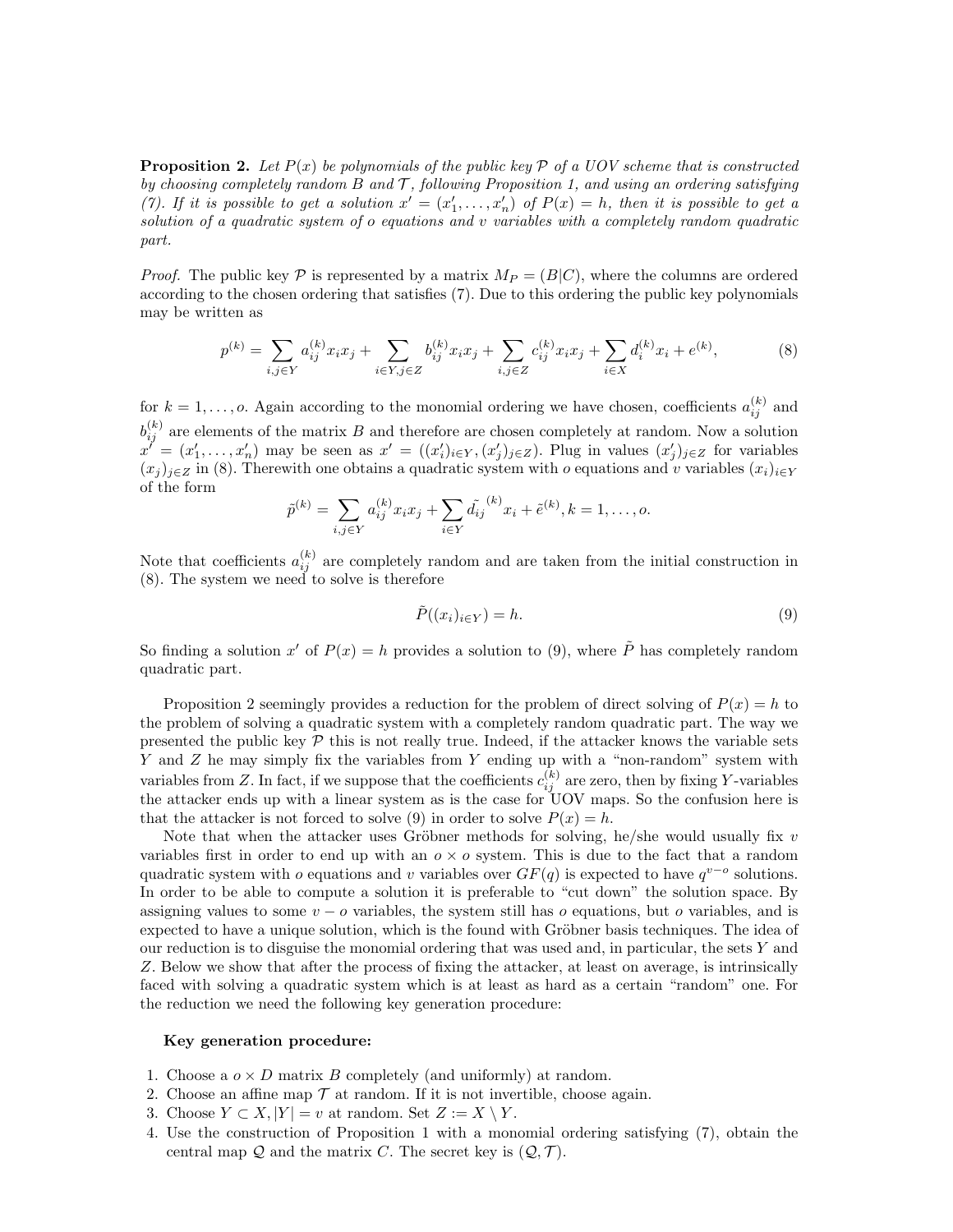5. Let  $M = (B|C)$  be a matrix with the columns indexed by monomials with degree up to 2 ordered with the ordering chosen in the previous step. Let  $M'$  be the matrix M whose columns are permuted according to the graded lexicographic ordering. The public key is the set of polynomials with the matrix  $M_P = M'$ .

Now the attacker observing the matrix  $M_P$  does not know which monomial ordering was used and what are the sets  $Y$  and  $Z$ . Therefore he is not able to figure out where the random part  $\sum_{i,j\in Y} a_{ij}^{(k)} x_i x_j$  is (see proof of Proposition 2). Note also that except of a minor modification of the key generation procedure, the scheme stays essentially the same. In particular, one does not need to store the set  $Y$ : after obtaining a key pair, signature generation and verification are independent on a monomial ordering used.

Remark 2. A legitimate question here is whether an attacker observing the matrix  $M_P$  is able to figure out monomials  $x_i x_j, i, j \in \mathbb{Z}$  and therefore the sets Y and Z. In principle, he must be able to do so, since the coefficients of monomials  $x_ix_j, i, j \in \mathbb{Z}$  are not completely random, but obtained via the "reverse" computation, after computing  $Q$  from  $B$  and  $\mathcal T$ . It may be shown that the coefficients of the matrix  $C$  in the construction satisfy certain quadratic relations. So, in principle, by choosing a subset  $S \subset X$  of cardinality o and checking if coefficients  $x_i x_j, i, j \in S$ satisfy these quadratic relations, it may be possible to distinguish  $Z$  from other subsets of  $X$ . In order to do so one has to go through all  $o$ -subsets of  $n$  and this has complexity dominated by  $\mathcal{O}(\binom{n}{o})$ . It can be shown to be worse than one can do with system solving, as we proceed below. Moreover, in the monomial ordering as in the above construction, we may also choose an arbitrary order of variables, unknown to the attacker. Then it is not really clear for the attacker, how to apply the quadratic relations that exist for the matrix  $C$ .

All in all, it seems that it is computationally impossible for the attacker to figure out the partition of  $X$  into  $Y$  and  $Z$ . It is a future research point to confirm this statement more rigorously.

The next theorem shows that the attacker applying the fixing+solving technique has to face some random system, at least on average.

**Theorem 1.** Let  $v = \alpha o, \alpha \geq 1$ . Let

$$
P(x) = h \tag{10}
$$

be an  $o \times (o + v)$  system of public equations for a UOV scheme obtained with the procedure above. Suppose that the system  $(10)$  is solved by first fixing v variables (variables are chosen at random, as well as the values fixed) and then solving the  $\alpha \times \alpha$  system, which is obtained after plugging in the fixed values in (10). Then solving (10) is on average at least as hard as solving an  $o \times \frac{\alpha}{\alpha+1}$ quadratic system with a completely random quadratic part.

*Proof.* Let Y and Z be disjoint variable sets as in the construction. So the public key is given by equations (8), where  $Y$  and  $Z$  are unknown to the attacker. The attacker fixes  $v$  variables to concrete values. Since  $v = \alpha o$ , we expect on average  $\frac{\alpha}{\alpha+1}v$  variables to be fixed in Y and  $\frac{1}{\alpha+1}v$  in Z. So there remains a set  $Y_F \subset Y$  of variables in Y that are not fixed,  $|Y_F| = v - \frac{\alpha}{\alpha+1} v = \frac{1}{\alpha+1} v = \frac{\alpha}{\alpha+1}$ . Denote the non-fixed variables in  $Z$  by  $Z_F$ . After plugging in the fixed values the attacker obtains a system

$$
\tilde{P}(x_i|i \in Y_F \cup Z_F) = h. \tag{11}
$$

Again note that the sets  $Y_F$  and  $Z_F$  are not known to the attacker. Let  $x' = (x'_i | i \in Y_F \cup Z_F)$  be a solution of (11). Suppose the attacker is given the values of  $x'_i, i \in Z_F$ . After plugging in these values in (11) he/she obtains a system

$$
\tilde{\tilde{P}}(x_i|i \in Y_F) = h \tag{12}
$$

with a completely random quadratic part (all quadratic terms in (8) are "killed" except the ones with  $i, j \in Y_F$ ). The system (12) has *o* equations and  $|Y_F| = \frac{\alpha}{\alpha+1}$ *o* variables. Since the values  $x'_i, i \in Z_F$  were given to the attacker, the actual solving of (11) is at least as hard as solving (12).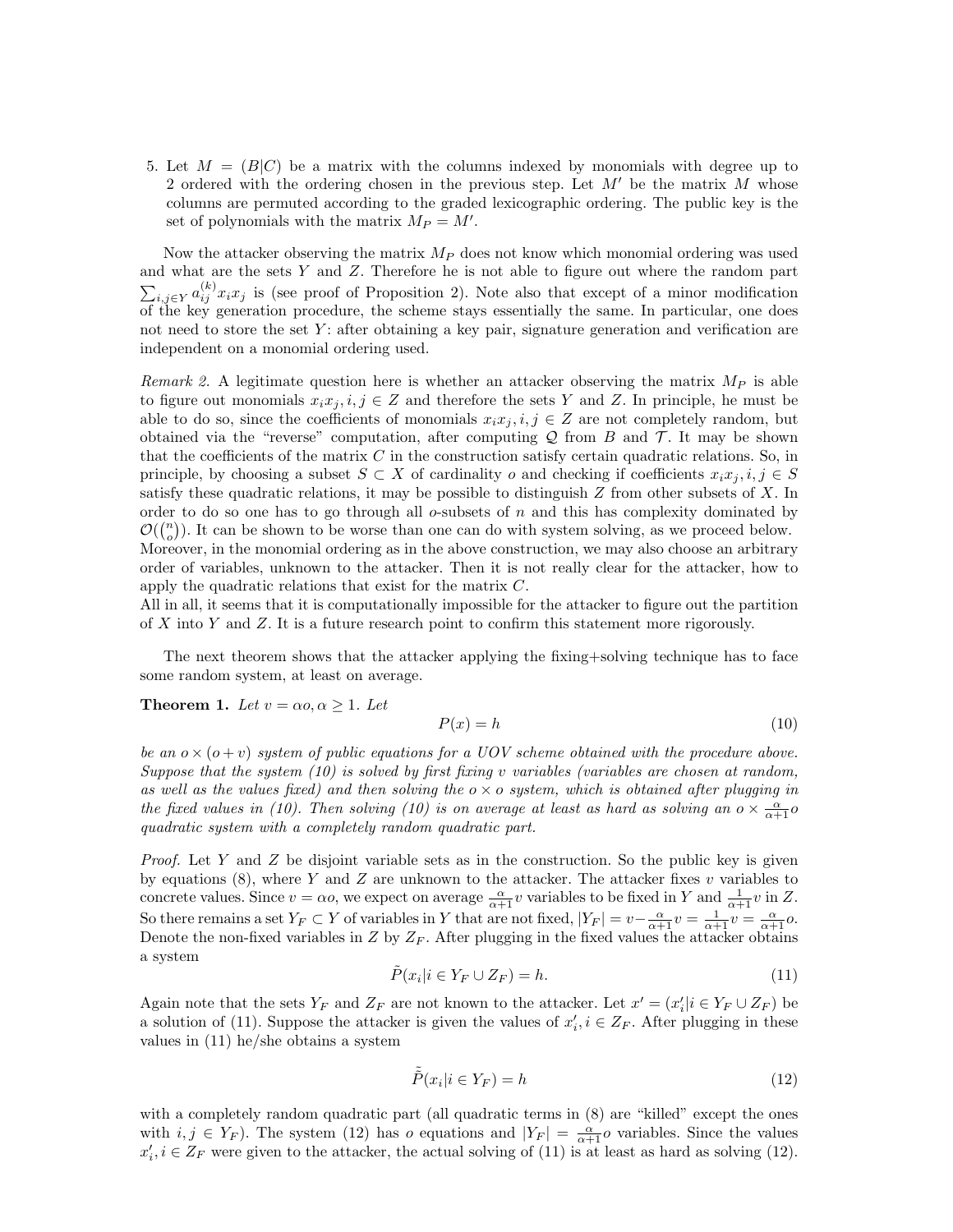The corollary below specifies the above theorem to the choice of  $\alpha$  that is used in the UOV to avoid the structural attack of [15].

**Corollary 1.** If  $v = 2o$ , then the quadratic system with a completely random quadratic part from Theorem 1 has o equations and  $\frac{2}{3}$  variables. In other words, the ratio  $\#eqs/\#vars = 3/2$  in this case.

Let us discuss the above results. It may seem surprising that we have such a reduction to a hard problem, considering that the legitimate signer is able to get the solution  $x'$ . The catch here is that the system (12) is not completely random, only its quadratic part is. So it is not surprising that the signer, knowing the decomposition  $\mathcal{P} = \mathcal{Q} \circ \mathcal{T}$  is able to get a solution which also yields a solution to (12). Similarly, the attacker, who via some structural attack is able to get the decomposition  $\mathcal{P} = \mathcal{Q} \circ \mathcal{T}$  or an equivalent one, is also able to solve (12). If we consider only direct attacks, though, the situation is different. There is a quite strong experimental evidence that the complexity of solving a non-linear system is determined by its homogeneous part of the highest degree, e.g. [14,4]. In particular, in [3] an affine sequence of polynomials is defined to be semi-regular (practically speaking random) if its homogeneous part of the highest degree is semiregular. Complexity estimates in [3] rely on the domination of the homogeneous highest degree part. If we take this domination assumption, we may state that from the point of view of Gröbner basis algorithms (in particular F5 [12]) complexity of solving (12) and a completely random quadratic system of  $o$  equations in  $\frac{\alpha}{\alpha+1}o$  variables is roughly the same. Figuratively speaking, Gröbner basis algorithms are not able to see peculiarities that are hidden in the linear part of (12). To summarize the above discussion we state that the security reduction of Theorem 1 is based on the following empirical assumption.

#### **Assumption:** Solving a random quadratic system with m equations and n variables is as hard as solving a quadratic system with  $m$  equations and  $n$  variables with a random quadratic part.

In [14] J.-C. Faugère and L. Perret discuss security of the UOV scheme under direct attacks. In particular, they apply their implementation of the F5 algorithm to solve UOV systems with  $o = 16$  and  $v = 16, 32$  over  $GF(2<sup>4</sup>)$ . Based on their experimental data, they conclude in particular: "These experiments suggest that the systems obtained when mounting a specify  $2+$ solve signature forgery attack against UOV behave like semi-regular systems". It is now clear why they came to such a conclusion: they intrinsically face solving a "random" system  $(12)$ . In fact as we have seen in the proof of Theorem 1 a system the attacker faces is a  $o \times o$  system (11), which is (much) harder than (12). We made a reduction to (12) to use a "random" quadratic system as a "provably secure" anchor. Also the following known observation is noticeable. We see from Theorem 1 that the larger  $\alpha$  is, the more variables we expect in an "underlying" random system (and the number of equations stays the same). Therefore, as  $\alpha$  (and thus  $v$ ) increases, we expect this system to be "more random" and thus harder to solve. This is confirmed in [2], where the authors say "From experiments, we could conclude that the time complexity increases exponentially with increasing v. This fact can be understood intuitively by the observation that for increasing  $v$ , the scheme becomes more random, which makes it more difficult to solve.". Theorem 1 provides a theoretical explanation of this intuition. Note that although we are mentioning some previously known work here, clearly the key generation construction from Section 4 was not used there. Still, due to Lemma 1 the usual key generation and the modified one yield essentially the same result. Therefore, the reduction results naturally explain the older experimental results.

As a result, we have a theoretical argument for security of the UOV schemes under direct attacks. Note that such security is not that common for MPKCs. Many proposals may actually be broken already by direct attacks: Matsumoto-Imai, some instances of HFE [13], MQQ scheme [18], and many others. Some others although not broken by direct methods, show their distinction from random systems. In particular, solving succeeds at degrees lower than one would expect from a random system.

 $\overline{2 \text{ We called it "fix".}}$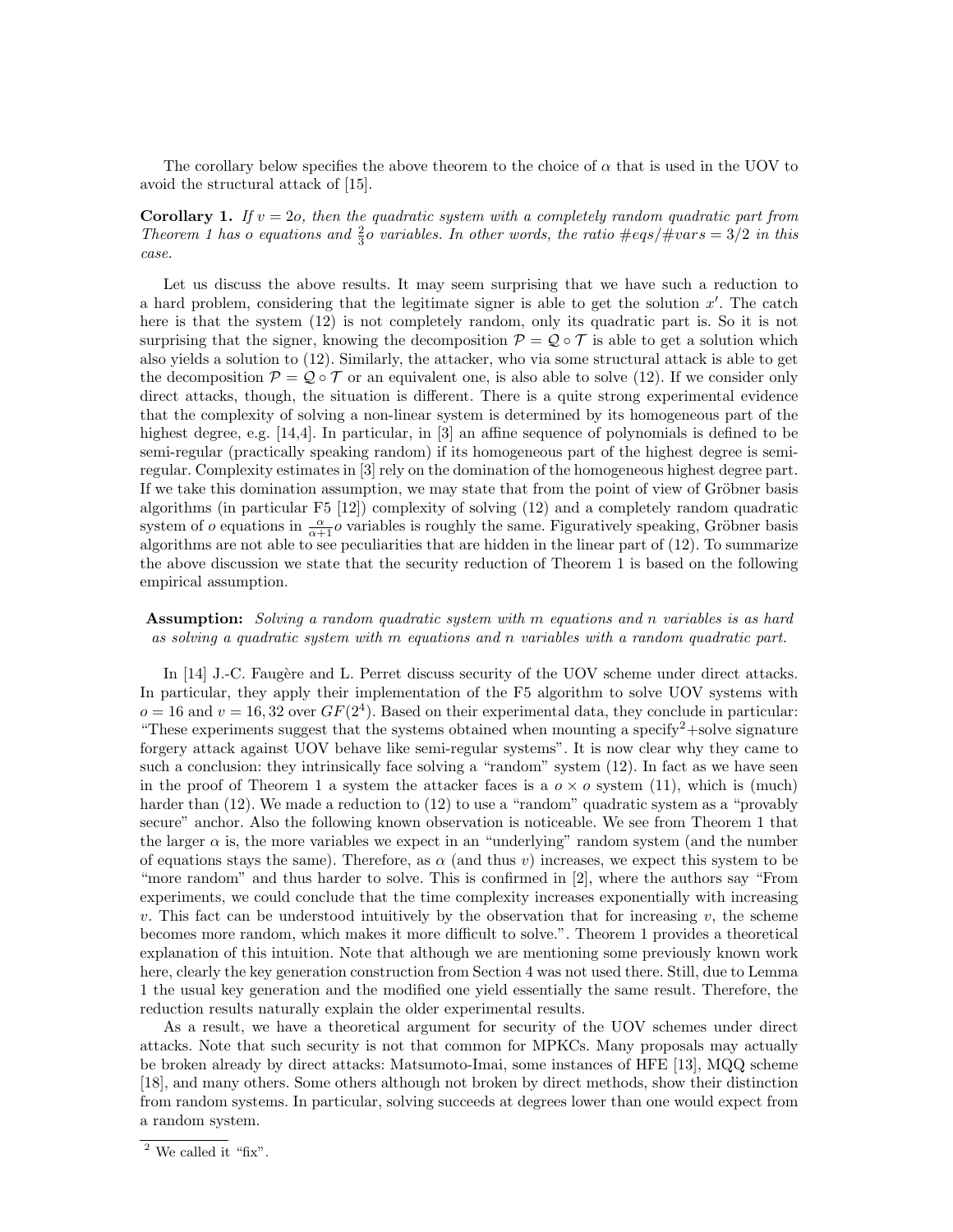#### 5 Expected lower bounds on direct attacks complexity

In this section we present lower bounds of attacker's complexity, when using direct solving methods. These lower bounds are based on average hardness the attacker has to face as is described in Theorem 1 and Corollary 1. In order to provide concrete formulas for lower bounds we use complexity estimates for the F5 algorithm that exist for semi-regular sequences [3]. These complexity estimates are also in accordance with the assumption we made in the previous section. Similar complexity estimates exist for the XL algorithm, see [27].

In order to formalize the notion of a random system, the notion of a (semi-)regular system was introduced in [3]. The definition of a semi-regular system is as follows.

**Definition 1** ([3]). Let  $f_1, \ldots, f_m \in K[X]$  be a sequence of homogeneous polynomials. This sequence of polynomials is semi-regular if

- $\langle f_1, \ldots, f_m \rangle \neq K[X],$
- for all  $1 \leq i \leq m$  and  $g \in K[X]$  :  $\deg(g \cdot f_i) < d_{reg}$  and  $g \cdot f_i \in \langle f_1, \ldots, f_{i-1} \rangle \Rightarrow g \in$  $\langle f_1, \ldots, f_{i-1} \rangle$ .

Here  $d_{reg}$  is the degree of regularity defined in [3] and it determines the degree at which a Gröbner basis algorithm like F5 terminates.

The definition above is for homogeneous systems only. A sequence  $f_1, \ldots, f_m$  of affine polynomials is called *semi-regular* if the sequence  $f_1^h, \ldots, f_m^h$  is semi-regular, where  $f_i^h$  is the homogeneous part of  $f_i$  of the highest degree.

Further, there is a result saying what is the asymptotic complexity of solving a semi-regular system.

**Proposition 3** ([3]). Let  $f_1, \ldots, f_m$  be an affine semi-regular sequence. Then the total number of arithmetic operations in  $K$  performed by the  $F5$  algorithm is bounded by

$$
\mathcal{O}\Big(m \cdot d_{reg}^h {n+d_{reg}^h-1 \choose d_{reg}^h }\Big)^{\omega}.
$$

Here  $d_{reg}^h$  is the degree of regularity of the corresponding homogeneous semi-regular sequence, and  $\omega$  is the exponent of linear algebra elimination procedure,  $2 < \omega \leq 3$ .

For our results we also need explicit formulas for the degree of regularity that plays a role in the proposition above. Namely, the following result from [3] is of interest.

**Theorem 2** ([3]). With the notation as above, let  $m = kn$ , k is a constant  $k > 1$ . Then the degree of regularity of a homogeneous quadratic semi-regular sequence in  $m$  polynomials and  $n$  variables behaves asymptotically like:

$$
d_{reg} = (k - \frac{1}{2} - \sqrt{k(k-1)})n + \mathcal{O}(n^{1/3}), n \to \infty.
$$

Note that the above results are asymptotic. Therefore, one has to be careful when applying these to concrete instances. Now having all this machinery we may state the main result of this section.

**Theorem 3.** We use the same notation as in previous sections. Let  $v = \alpha o, \alpha \ge 1$  and o is large enough. Let (10) be an  $o \times (o + v)$  system of public equations for a UOV scheme obtained with the procedure of Section 3. Suppose that the system  $(10)$  is solved by first fixing v variables and then solving the  $o \times o$  system with the F5 algorithm, which is obtained after plugging in the fixed values in (10). The complexity of this approach is lower bounded by

$$
\mathcal{O}\left(o^2 \cdot DR(\alpha) \cdot \left(\frac{\alpha}{\alpha+1}o + DR(\alpha)o - 1}{DR(\alpha)o}\right)^{\omega}\right),\tag{13}
$$

where

$$
DR(\alpha) = \left(1 - \frac{\alpha}{2(\alpha + 1)} - \frac{1}{\sqrt{\alpha + 1}}\right).
$$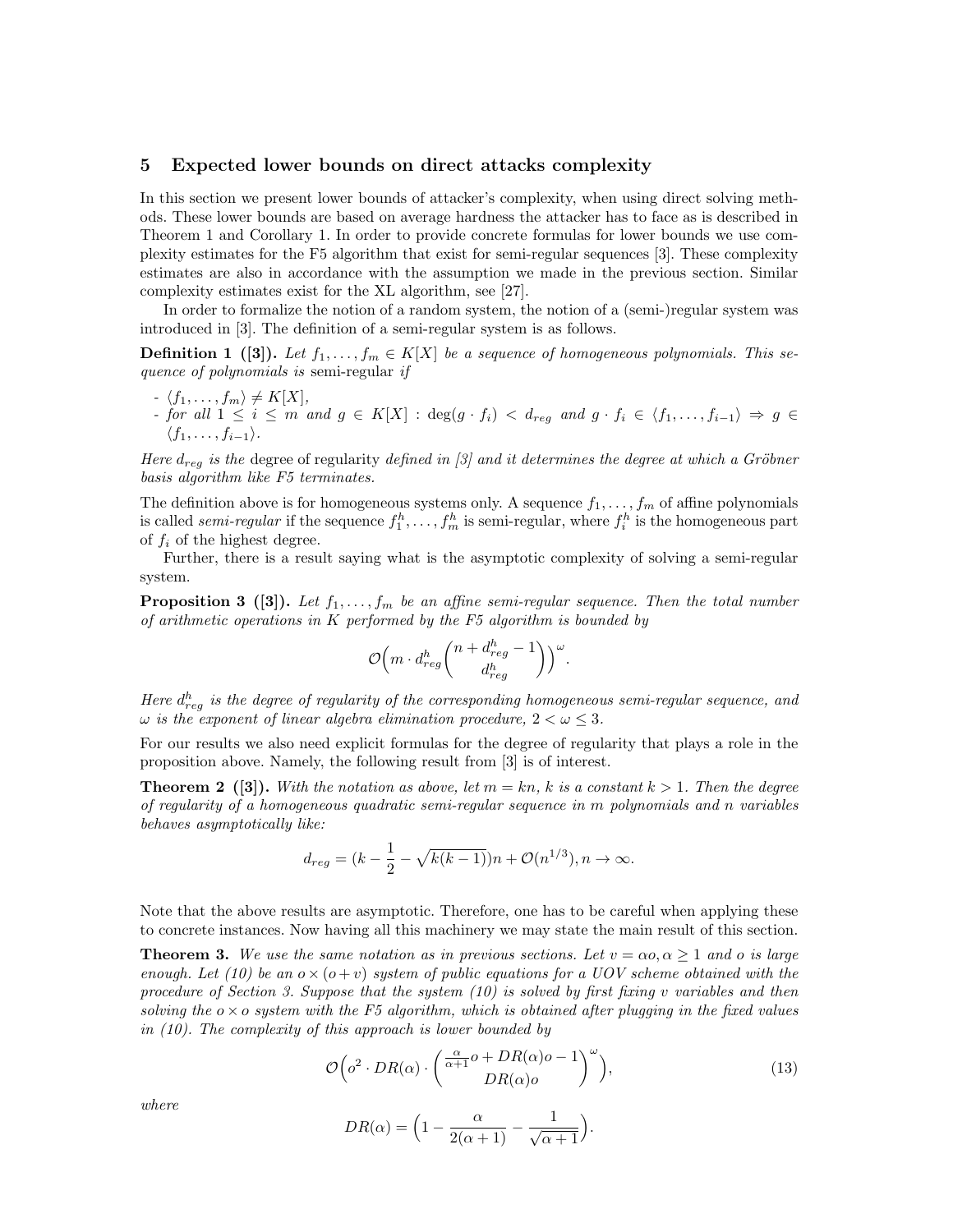Proof. Due to Theorem 1 complexity of solving (10) is bounded from below by complexity of solving a  $o \times \frac{\alpha}{\alpha+1}$  affine quadratic semi-regular system. Now the result is obtained by setting  $n = \frac{\alpha}{\alpha+1}o, m = o, k = \frac{\alpha+1}{\alpha}$  in Theorem 2.

The above lower bound is dominated by the binomial coefficient. The following result gives a simplified lower bound on the logarithm of complexity necessary for the direct attack

**Proposition 4.** Using notation as above, if we denote by Compl the lower bound on complexity as in Theorem 3, then for large enough  $o$  we have

$$
\log Compl \geq \omega \cdot \frac{3\alpha + 2 - 2\sqrt{\alpha + 1}}{2(\alpha + 1)} \cdot H\left(\frac{\alpha + 2 - 2\sqrt{\alpha + 1}}{3\alpha + 2 - 2\sqrt{\alpha + 1}}\right) \cdot o,
$$

where log is the binary logarithm and  $H(x) = -x \log x - (1 - x) \log(1 - x)$  is the binary entropy function.

*Proof.* Let us rewrite the binomial coefficient in (13) in terms of  $o$  and  $\alpha$ :

$$
\begin{pmatrix} \frac{\alpha}{\alpha+1}o + DR(\alpha)o-1\\ DR(\alpha)o \end{pmatrix}^\omega=\begin{pmatrix} \frac{3\alpha+2-2\sqrt{\alpha+1}}{2(\alpha+1)}o\\ \frac{\alpha+2-2\sqrt{\alpha+1}}{2(\alpha+1)}o \end{pmatrix}^\omega.
$$

Using Stirling's approximation for large n and  $0 < \lambda < 1$ : log  $\binom{n}{\lambda n} \approx nH(\lambda)$  and the fact that (13) is dominated by the binomial coefficient, we have the result by a direct computation.

The following corollary shows the above results specified for the case  $\alpha = 2$ .

Corollary 2. Using the notation above and assuming  $\alpha = 2$  we have that complexity of direct F5-approach is lower bounded by

$$
\mathcal{O}\Big(\sigma^2\cdot\frac{2-\sqrt{3}}{3}\cdot\Big(\frac{\frac{4-\sqrt{3}}{3}\sigma}{\frac{2-\sqrt{3}}{3}\sigma}\Big)^{\omega}\Big),
$$

The lower bound on the logarithm of complexity is

$$
\log Comp \ge \omega \cdot \frac{4 - \sqrt{3}}{3} \cdot H\left(\frac{2 - \sqrt{3}}{4 - \sqrt{3}}\right) \cdot o \approx 0.4 \ \omega \cdot o. \tag{14}
$$

In practice the lower bound (14) is pretty bad: by setting  $\omega = 3$  one needs to have o around 70 to guarantee the security level of 80 bits. So for practical security tighter bounds are needed.

Remark 3. The main reason why our lower bound is so bad is the use of the oracle in the proof of Theorem 1. This oracle gives an attacker on average the values of  $\frac{o}{\alpha+1}$  variables and therefore makes the system much easier to solve.

Note that we assumed that the attacker in the direct attack proceeds by first fixing  $v$  variables to concrete values and then solving an  $\rho \times \rho$  system. Here we implicitly assumed that the attacker solves this  $\rho \times \rho$  system "directly". There are other possibilities. For example, it has been shown to be a good practice (especially when the underlying coefficient field is not too large) first to guess at a couple of variables and then proceed with solving, e.g. with a Gröbner basis algorithm. Recent results, also in context of the UOV, on a "hybrid" approach [4] indicate that one may actually improve a bit on the complexity estimates above<sup>3</sup> . Still, we believe that the complexity estimates above grasp the essence of the problem, namely that on average one deals with an exponential-time algorithm. Therefore, we do not use the improved strategies here to derive more accurate lower bounds. Potentially, one may even try to proceed without the initial fixing of  $v$  variables. This may be possible if one uses e.g. a SAT-solver approach, see e.g. [1]. By this approach we do not

<sup>&</sup>lt;sup>3</sup> In the sense that the attack is more efficient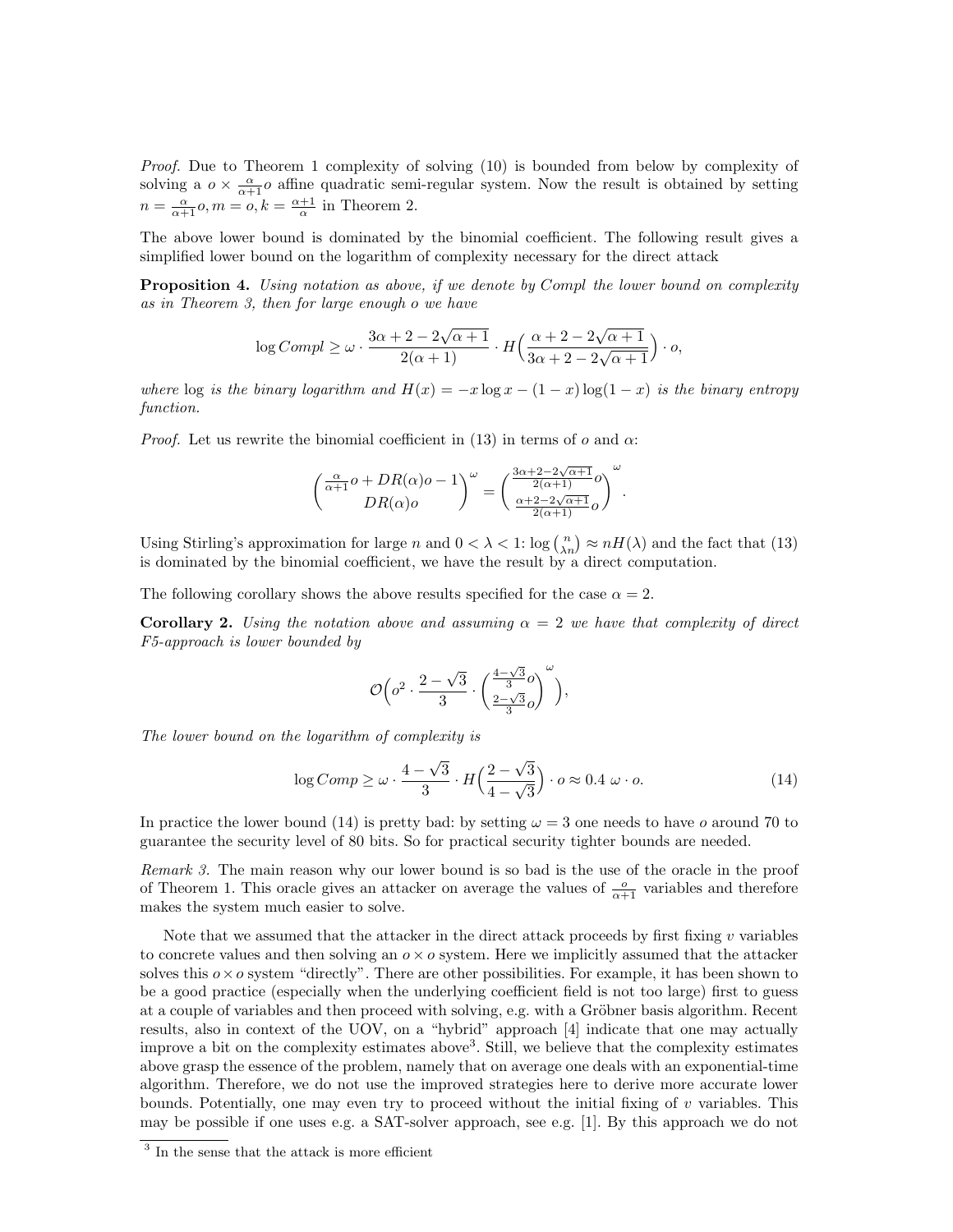need to cut down our variety to make things work; a SAT-algorithm is able to find one solution of a system directly. SAT-solvers may be quite efficient for sparse systems over  $GF(2)$ . Note that here we are dealing with larger fields, rather than  $GF(2)$ , and there methods of SAT-solving are not so well understood. Moreover, complexity of such algorithms is hard to estimate due to rich heuristics employed there. Therefore, we do not attempt to include analysis based on SAT-solver in this paper.

#### 6 Conclusion and future work

In this paper we presented a theoretical reasoning on why breaking UOV systems directly is on average at least as hard as solving quadratic systems with a random quadratic part. This reasoning is based on the assumption that the complexity of solving an affine system is determined by its homogeneous part of the highest degree, which we believe to be a very plausible assumption. It would be interesting to test this assumption further, e.g. by using the mutant concept, [19].

As an immediate future work we see investigating the question whether similar results may be obtained for other trapdoors, e.g. Rainbow [9] and enSTS [24]. A far more reaching question for the UOV systems would be to see under which assumptions (if any) finding a decomposition of the form  $\mathcal{P} = \mathcal{Q} \circ \mathcal{T}$  can be reduced to some problem that is believed to be hard. Existence of an efficient decomposition finding for the balanced variant makes funding such a reduction a very challenging task.

#### Acknowledgements

The first two authors would like to thank Enrico Thomae and Christopher Wolf for fruitful discussions and helpful comments.

#### References

- 1. Bard, A.: Algebraic Cryptanalysis, Springer, 2009.
- 2. Braeken, A., Wolf, C., Preneel, B.: A Study of the Security of Unbalanced Oil and Vinegar Signature Schemes, Topics in Cryptology CT-RSA 2005.
- 3. Bardet, M., Faugère, J.-C., Salvy, B., Yang, B.-Y.: Asymptotic Behaviour of the Degree of Regularity of Semi-Regular Polynomial Systems. In Proceedings of MEGA 2005, Eighth International Symposium on Effective Methods in Algebraic Geometry,2005.
- 4. Bettale, L., Faugère, J.-C., Perret, L.: Hybrid approach for solving multivariate systems over finite fields. Journal of Math. Cryptology, pp. 177–197, 2009.
- 5. Cao, W., Niw, X., Hu, L., Tang, X., Ding, J.: Cryptanalysis of Two Quartic Encryption Schemes and One Improved MFE Scheme, In PQCrypto 2010, LNCS 6061, pp. 41–60, 2010.
- 6. Courtois, N.: Nicolas Courtois, Short Signatures, Provable Security, Generic Attacks and Computational Security of Multivariate Polynomial Schemes such as HFE, Quartz and Sflash, available at eprint 2004/143, 2004.
- 7. Ding, J., Gower, J. E., Schmidt, D.: Multivariate Public Key Cryptosystems. Springer, 2006.
- 8. Ding, J., Hu, L., Nie, X., Li, J., Wagner, J.: High Order Linearization Equation (HOLE) Attack on Multivariate Public Key Cryptosystems. In PKC 2007, LNCS 4450, pp. 233-248, 2007.
- 9. Ding J., Schmidt D.: Rainbow, a new multivariate polynomial signature scheme. In Ioannidis, J., Keromytis, A.D., Yung, M. (eds.) ACNS 2005. LNCS vol. 3531, pp. 164–175 Springer, Heidelberg (2005)
- 10. Ding, J., Yang, B.-Y.: Multivariate Public Key Cryptography. In Bernstein, D.J., Buchmann, J., Dahmen, E. (Eds.): Post-Quantum Cryptography, Springer, 2009.
- 11. Ding, J., Yang, B.-Y., Chen, C.-H. O., Chen, M.-S., and Cheng, C.M.: New Differential-Algebraic Attacks and Reparametrization of Rainbow. In: LNCS 5037, pp.242–257, Springer, Heidelberg (2005)
- 12. Faugère, J.-C.: A new efficient algorithm for computing Grbner bases without reduction to zero (F5). Proceedings of the 2002 International Symposium on Symbolic and Algebraic Computation ISSAC (T. Mora, ed.), pp. 75–83. ACM Press, July 2002.